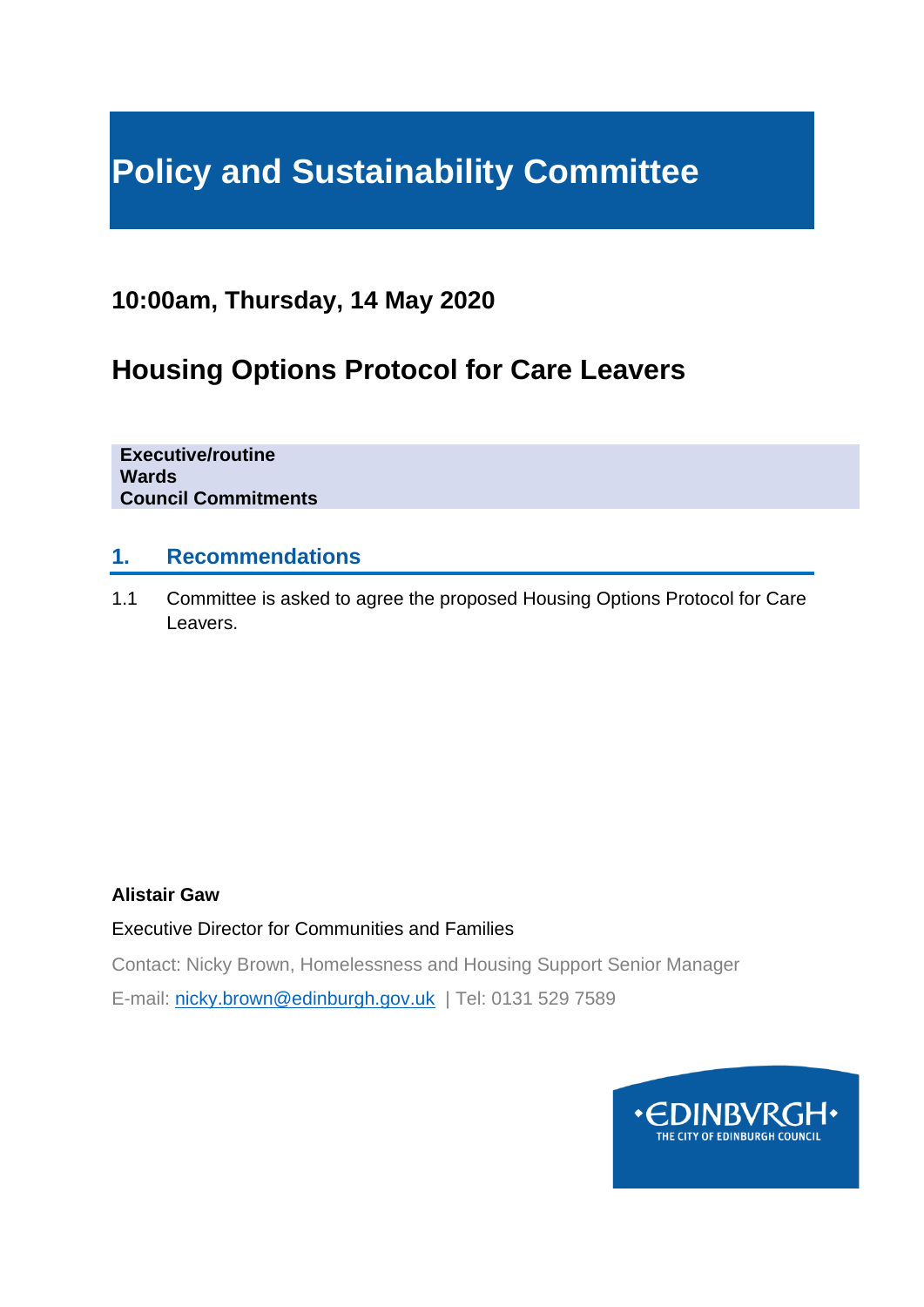# **Housing Options Protocol for Care Leavers**

#### **2. Executive Summary**

- 2.1 All 32 Scottish local authorities have been asked by the Scottish Government and its partners on the Homeless Prevention and Strategy Group to implement a Housing Options Protocol for Care Leavers (the protocol).
- 2.2 The protocol's aim is to avoid care leavers having to go through the homeless route to secure accommodation, instead they will be supported and awarded Exceptional Housing Need priority, which will give them a reasonable preference when bidding for social rented accommodation.

#### **3. Background**

- 3.1 The protocol ensures that the Council meets its corporate parenting responsibilities to care leavers.
- 3.2 The primary responsibility for provision of accommodation rests with the Council's housing services, however, it is essential that a corporate and multiagency approach be adopted to provide support and accommodation for care leavers.
- 3.3 This protocol is also informed by the National Care Standards for Leaving Care and Housing Support, regulated by the Care Inspectorate.

#### **4. Main report**

- 4.1 The Council is required to ensure effective discharge of Corporate Parenting responsibilities between housing and Children's Services by jointly addressing the diverse accommodation and support needs of young people leaving care.
- 4.2 Young people leaving care require appropriate accommodation which leads to a sustainable housing solution. To assess and meet the diverse housing and support needs of young people leaving care, information should be gathered from several sources, which will include the young person's looked after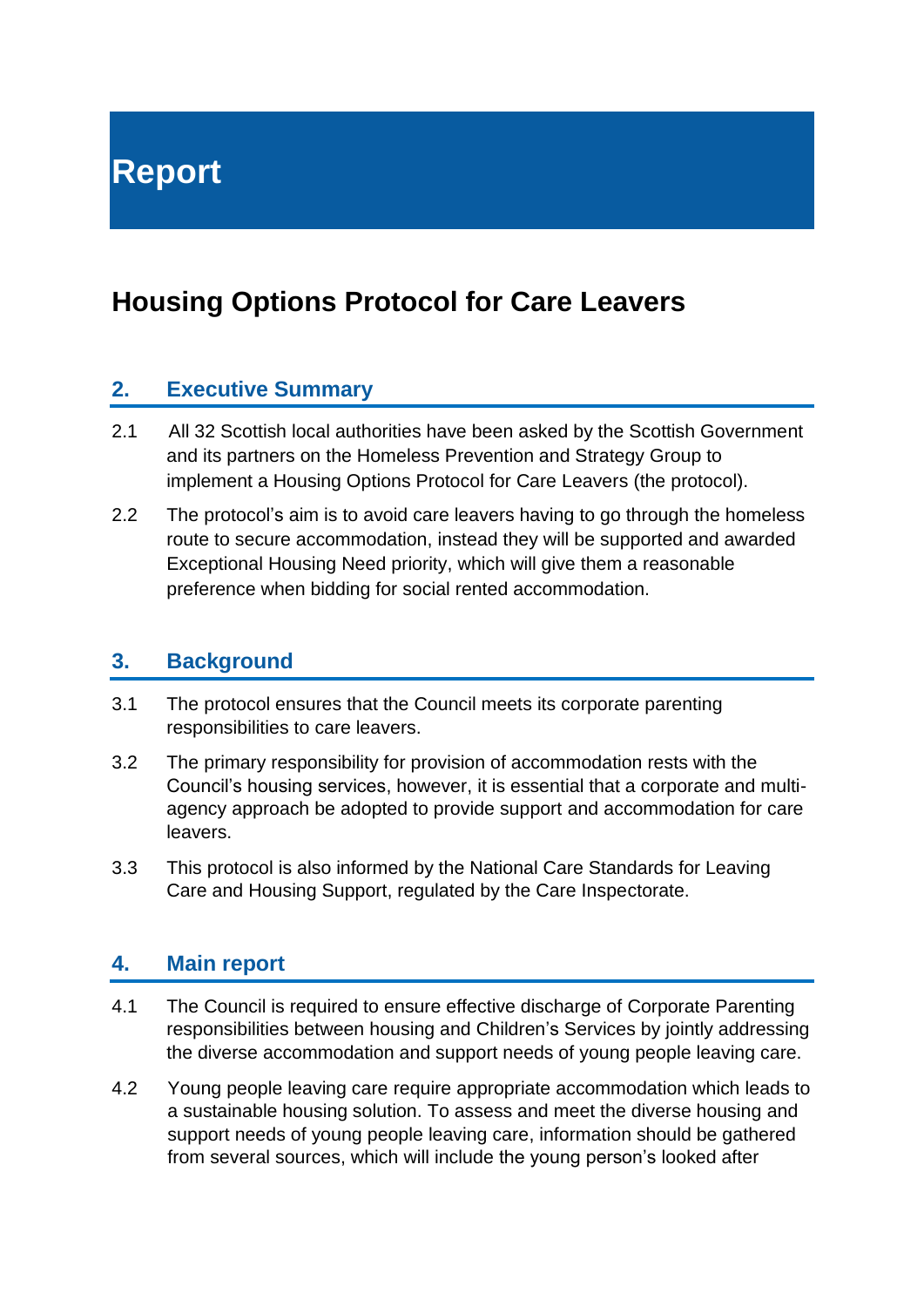children (LAC)/looked after and accommodated children (LAAC) review or pathway assessment.

- 4.3 The protocol provides clear processes to ensure young people leaving care will be assessed to meet their diverse housing support needs and that care leavers achieve a successful transition to independent living.
- 4.4 The protocol ensures that care leavers are given a priority status which reflects the responsibilities and duties placed on local authorities and other corporate parents outlined in parts 9-11 of the [Children and Young People](http://www.legislation.gov.uk/asp/2014/8/contents/enacted)  [\(Scotland\) Act 2014.](http://www.legislation.gov.uk/asp/2014/8/contents/enacted)
- 4.5 Care leavers who are the responsibility of another local authority, will remain the responsibility of that local authority if they arrive in Edinburgh. The Council will co-operate with the responsible local authority to ensure that an appropriate service is provided to the young person.
- 4.6 All young people will have a plan which will include detail of their accommodation needs and the level of support required to successfully maintain a tenancy.
- 4.7 In addition to this an identified person will be responsible for the housing and support planning of care leavers and individual outcomes will be monitored and evaluated at the young person's six-monthly review where appropriate.
- 4.8 The Council will award exceptional housing need priority to all care leavers on their 16<sup>th</sup> birthday. If the young person has chosen to remain in a continuing care placement, their application will remain open and they can be awarded priority if they decide they want to pursue social housing later.
- 4.9 Young people who access student accommodation in another authority can have their application remain open until they return and wish to pursue social housing.
- 4.10 The young person will continue to have exceptional housing need priority until they have been appropriately housed, in permanent accommodation.
- 4.11 An escalation process will be developed, to be aligned to the protocol, to allow the Council to review any issues related to the award of priority or support provided.
- 4.12 The protocol supports the Rapid Rehousing Transition Plan's strategy of avoiding homelessness where possible and prioritising a settled housing outcome with the provisions made to award young people leaving care exceptional housing need and ongoing support if required to maintain a home.
- 4.13 This protocol will be reviewed on a three-yearly basis unless legislative changes require a review within this cycle.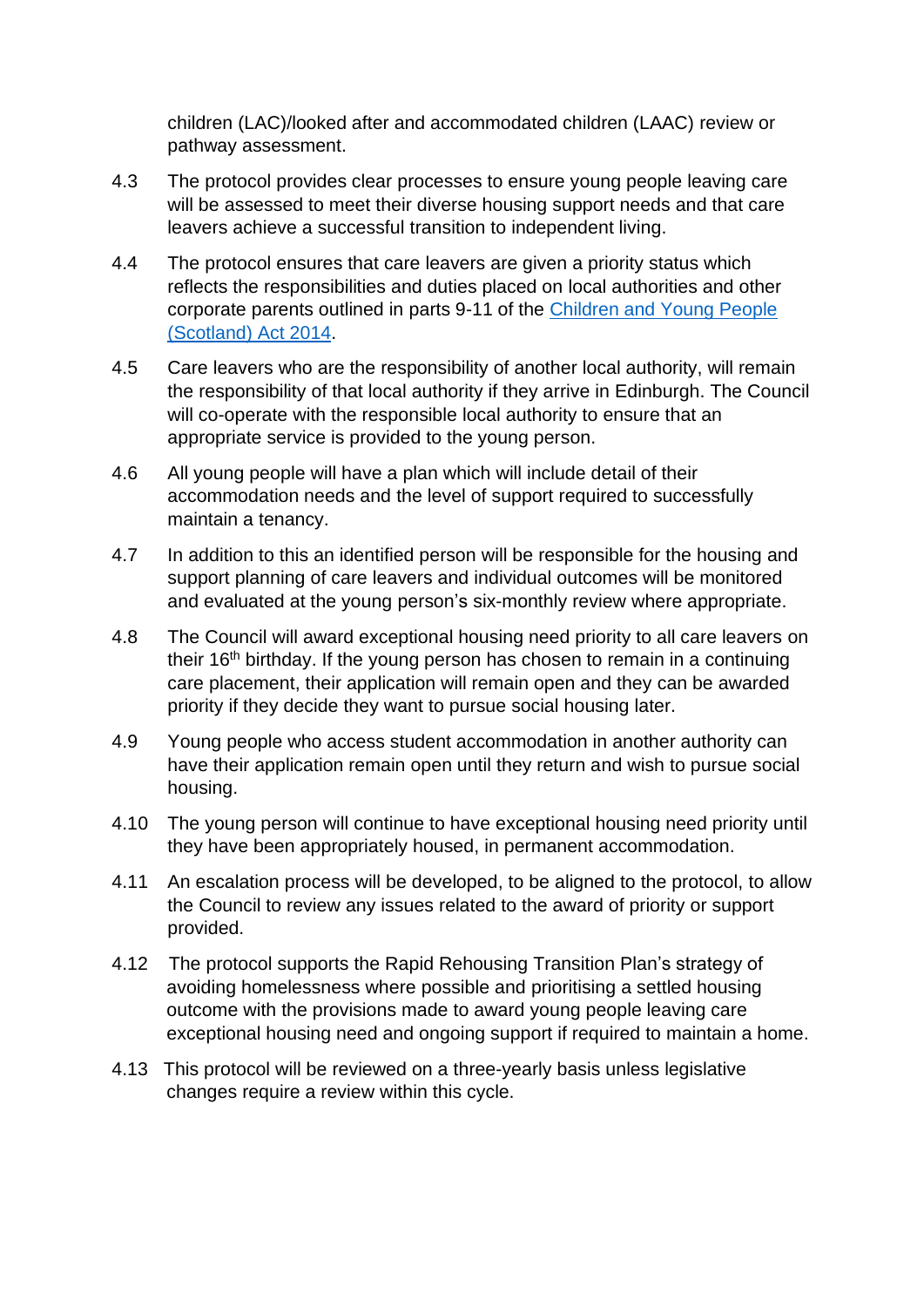### **5. Next Steps**

- 5.1 Following Committee's agreement, the Council will implement this protocol.
- 5.2 Unless required earlier, a three year review of this policy will be undertaken beginning in 2023, with a further report to Committee highlighting any changes required from this process.

#### **6. Financial Impact**

6.1 There should be no direct financial impact in implementing this protocol.

# **7. Stakeholder/Community Impact**

7.1 There are no direct impacts from this report.

### **8. Background reading/external references**

- 8.1 The Scottish Government sets out local authority's duties in Supporting Young People Leaving Care in Scotland; Regulations and Guidance on Services for Young People Ceasing to be Looked After by Local Authorities [\(www.scotland.gov.uk/Publications/2004/03/19113/34719\)](http://www.scotland.gov.uk/Publications/2004/03/19113/34719).
- 8.2 Staying Put Scotland Providing care leavers with connectedness and belonging<http://www.gov.scot/Resource/0043/00435935.pdf>
- 8.3 Housing Options Protocols for Care Leavers: Guidance for Corporate Parents: Improving housing and accommodation outcomes for Scotland's care leavers <http://www.gov.scot/Resource/0043/00435939.pdf>
- 8.4 Housing Support Duty to Those Found to be Homeless or Threatened with Homelessness – Amendment to Housing (Scotland) Act 1987 (Inserted by Housing (Scotland) Act 2010) <http://www.gov.scot/Resource/0042/00423606.pdf>

# **9. Appendices**

9.1 Appendix 1 - Housing Option Protocol for Care Leavers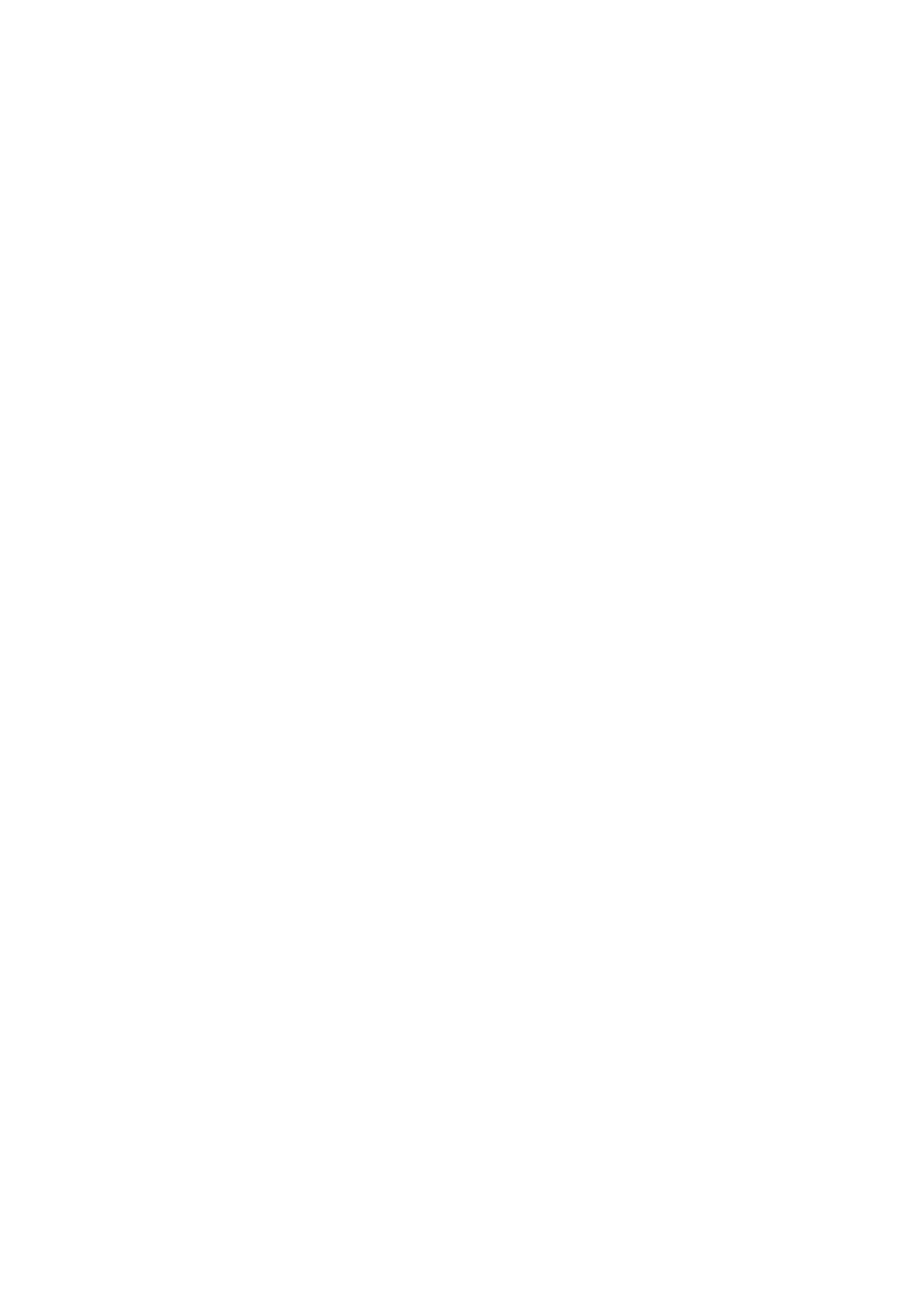# City of Edinburgh Council

Housing Options Protocol for Care Leavers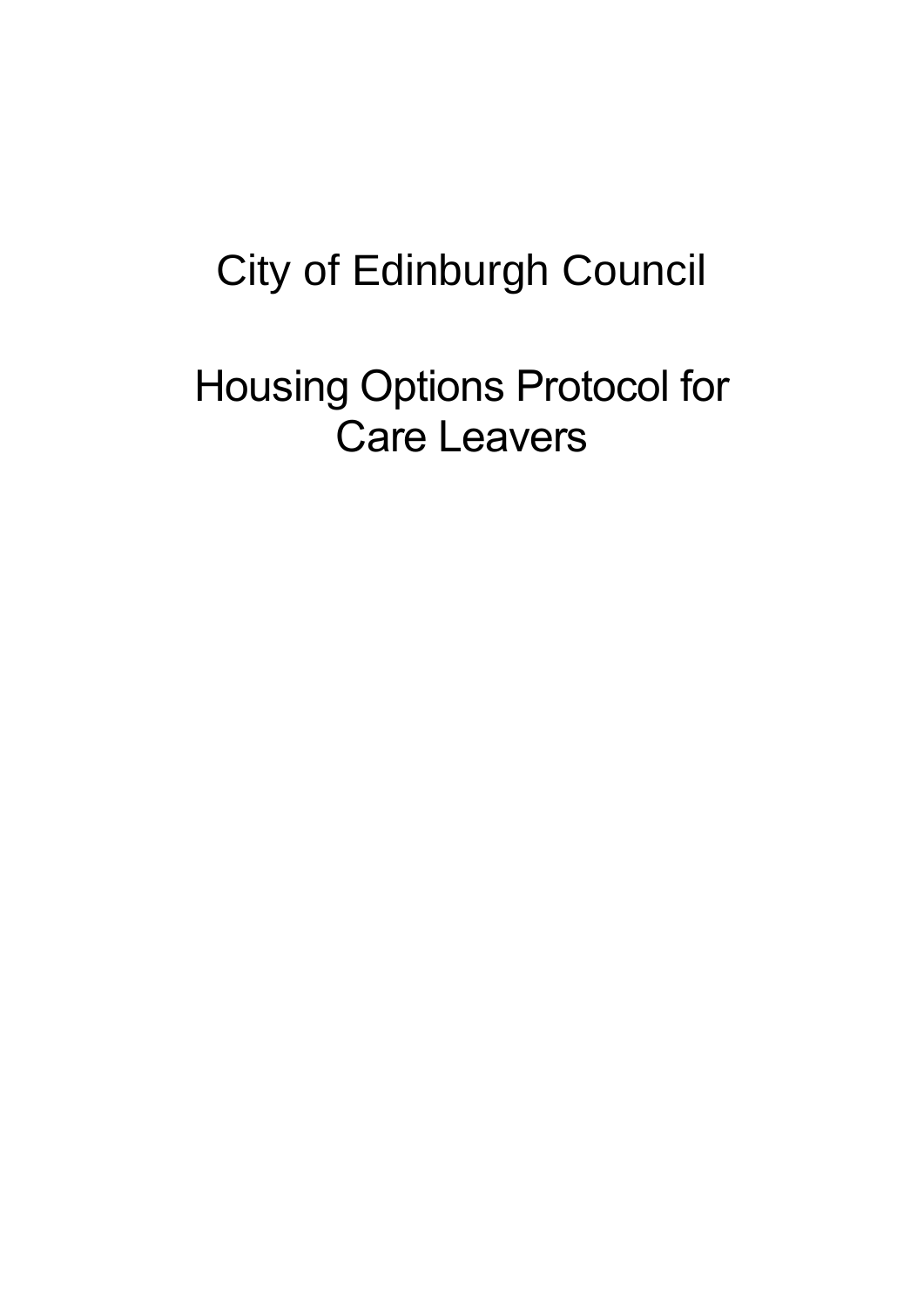Introduction Aim of the protocol **Objectives Eligibility** Service Outcome Allocation Policy – Permanent Accommodation Support Financial Implications Dispute Resolution Review

*Appendix 1 - Children and Young People Act 2014 Appendix 2 – Legislative Framework and Guidance*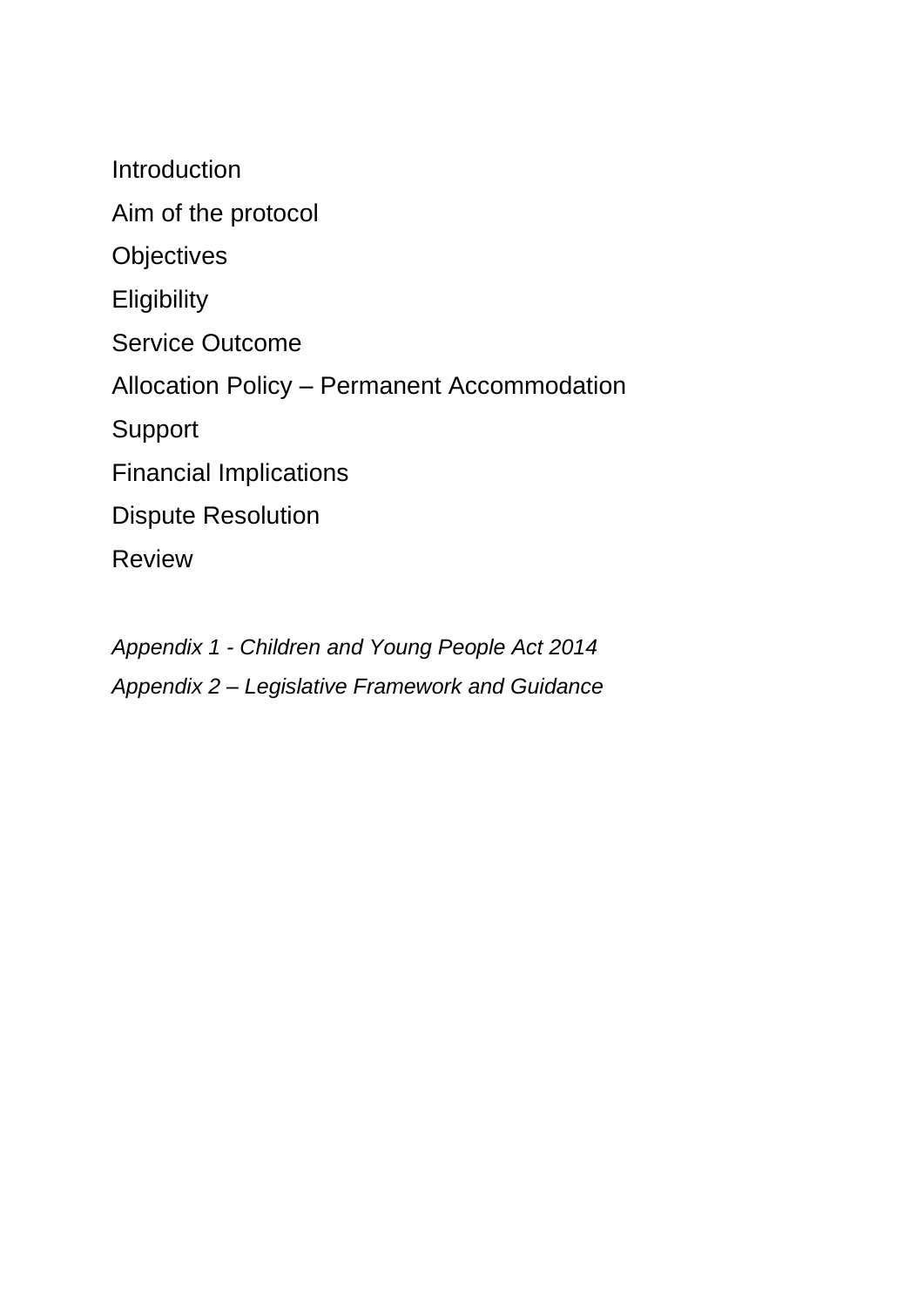### **Introduction**

This protocol will ensure that the City of Edinburgh Council meet their corporate parenting responsibilities and play a full role in providing the required resources and support to care leavers in terms of their need for accommodation.

While the primary responsibility for provision of accommodation rests with the Housing Department, it is essential that as corporate parents we take a multi-agency approach to provide support for care leavers.

This protocol is informed by the National Care Standards for Leaving Care and Housing Support, regulated by the Care Inspectorate.

# **1. Aim of the Protocol**

- 1.1 To ensure the effective discharge of Corporate Parenting responsibilities between Housing and Children's Services by jointly addressing the diverse accommodation and support needs of young people leaving care. This protocol is informed by the Staying Put Scotland policy document, developed by local authorities and the Scottish Government in October 2013. This policy approach is further supported in legislation through the Children and Young People Act 2014 (C&YP(S) Act 2014).
- 1.2 To assist young people who are leaving care in accessing appropriate accommodation which leads on to a sustainable housing solution and ensure that they are regarded as a priority group.

To jointly assess and meet the diverse housing and support needs of young people leaving care, information should be gathered from several sources which will include; the young person's Looked After Child (LAC) Review or their Looked After and Accommodated Child (LAAC) review as well as Throughcare pathway planning processes.

1.3 Under the provisions of the Children (Scotland) Act 1995, 'Looked After Children' are defined as those in the care of their local authority. A child who is "looked after" by a local authority, is a child -

(a) for whom they are providing accommodation under section 25 of this Act; or

(b) who is subject to a compulsory supervision order or an interim compulsory supervision order and in respect of whom they are the implementation authority (within the meaning of the Children's Hearings (Scotland) Act 2011); or

(c) who is subject to an order in accordance with which, by regulations made under section 33(1) of this Act [ or section 190 of the Children's Hearings (Scotland) Act 2011 (asp 1) (effect of Orders made out with Scotland)] 3, they have [responsibilities as respects the child] 4 [; or] 5*;*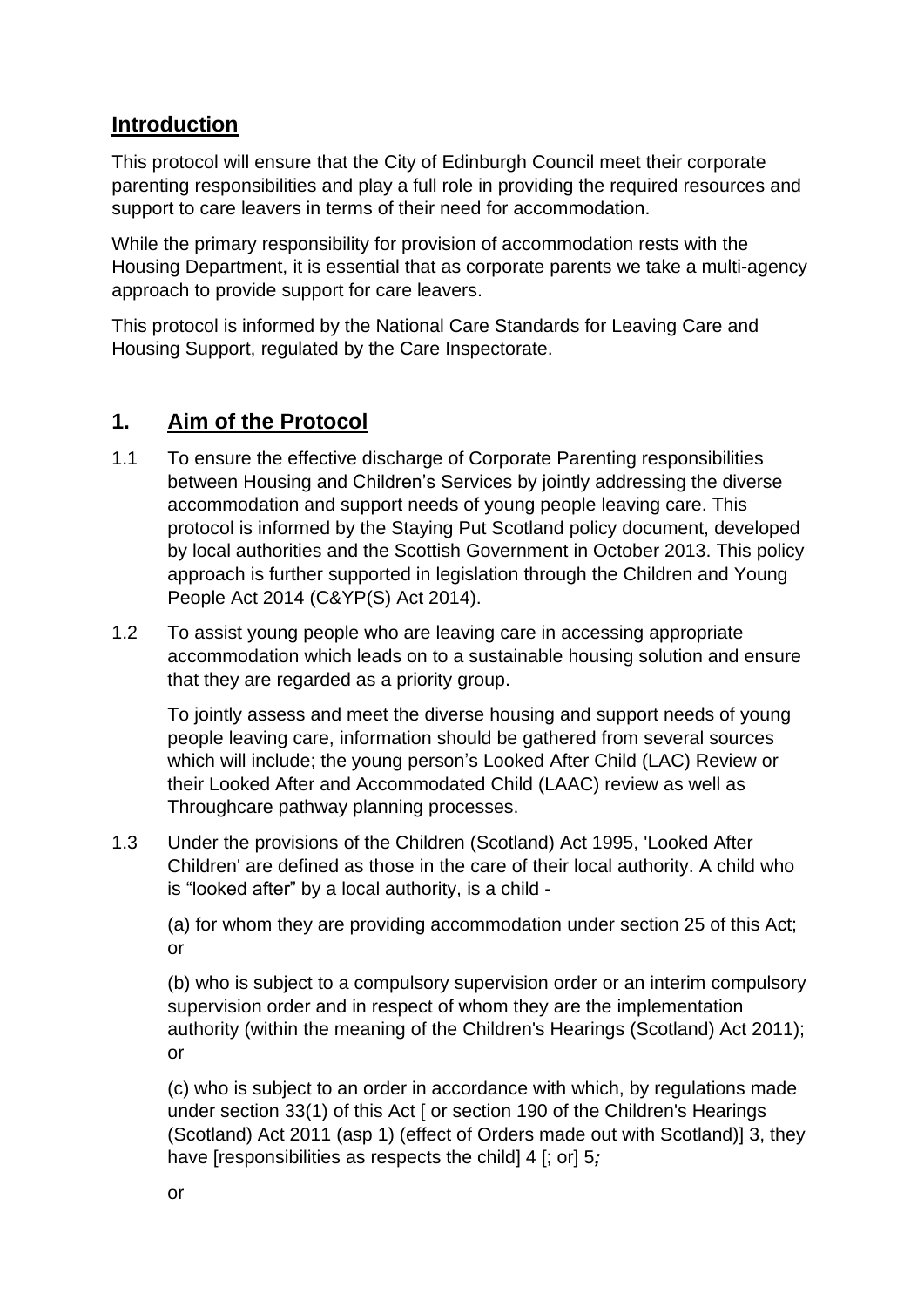(d) in respect of whom a permanence order has, on an application by them under section 80 of the Adoption and Children (Scotland) Act 2007 (asp 4), been made and has not ceased to have effect. Children may be looked after at home with birth parents or in a range of other settings cared for by foster or kinship carers, prospective adoptive carers, in residential care, school or secure provision.

# **2. Objectives**

- 2.1 To jointly assess and meet the diverse housing and support needs of young people leaving care, information should be gathered from several sources which will include the young person's LAC/LAAC review or Pathway Assessment/Plan.
- 2.2 To ensure care leavers achieve a successful transition to independent living, through support and preparation, and the provision of suitable accommodation and support to enable them to live independently or move to living independently and to become successful and responsible citizen.
- 2.3 To ensure care leavers are given priority status which reflects the responsibilities and duties placed on Local Authorities and other Corporate Parents outlined in Parts 9-11 of the Children and Young People [\(Scotland\)](http://www.legislation.gov.uk/asp/2014/8/contents/enacted) Act [2014.](http://www.legislation.gov.uk/asp/2014/8/contents/enacted)
- 2.4 To jointly ensure that all staff are aware of the housing needs of young people leaving care and the obligations of each agency to address these needs.
- 2.5 To provide clear guidance on the management of tenancy issues, including multi-agency contingency arrangements.

# **3. Eligibility**

- 3.1 From April 2015 eligibility for this support is for any looked after young person (regardless of their placement type or the legal route by which they became Looked After) who ceases to be "Looked After" on or after their 16th birthday is a "Care Leaver". This eligibility is set out in the Children and Young People (Scotland) Act 2014, and Guidance on the Looked After Children (Scotland) Regulations 2009.
- 3.2 Care leavers who are the responsibility of another local authority, will remain the responsibility of that local authority if they arrive in Edinburgh. City of Edinburgh Council will co-operate with the responsible local authority to ensure that an appropriate service is provided to the young person.

# **4. Service - Outcomes**

- 4.1 The agencies will support each other, through the protocol, to meet national key performance indicators in respect of leaving care and housing services as defined by the Scottish Government.
- 4.2 There will be an identified person who will be responsible for the housing and support planning of care leavers.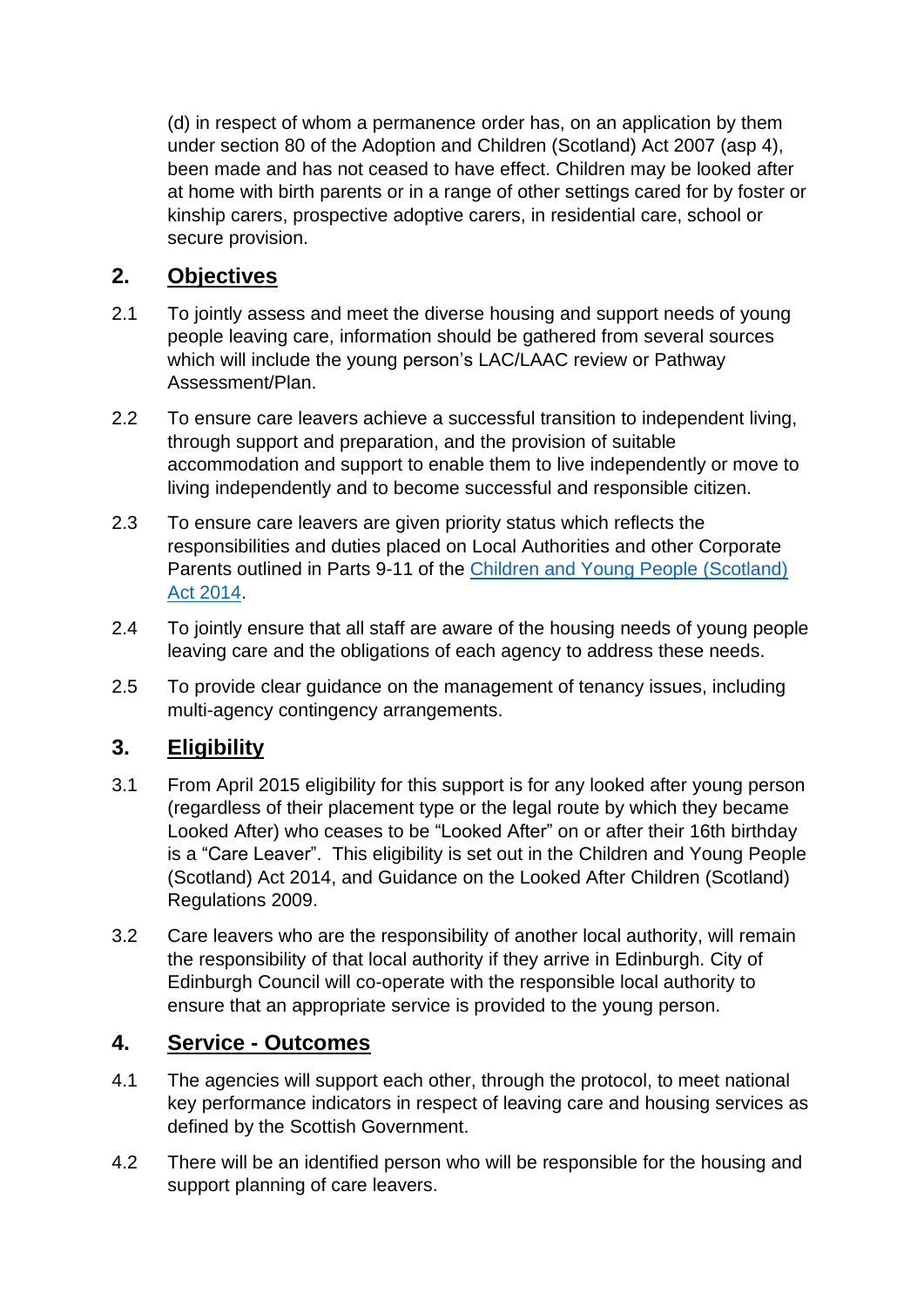- 4.3 Individual outcomes will be monitored and evaluated at the young person's six-monthly review (where applicable).
- 4.4 We will award exceptional housing need priority to all care leavers from their 16<sup>th</sup> Birthday.
- 4.5 We will monitor the number of; young people awarded Exceptional Housing Need priority and the number of young people with this priority who have secured permanent accommodation. We will also monitor and report on the ongoing work required to enable the young person to access and sustain appropriate housing, to ensure that we are responsive to their support needs.
- 4.6 We may also suspend the priority with the young person's agreement if they are no longer looking for secure permanent accommodation and reinstate priority at any time that the young person requests us to do so. This will enable and empower young people to remain in a positive care placement until they are ready to move on.

### **5. Allocation Policy – Permanent Accommodation**

- 5.1 Corporate Parenting principles and duties should be the central driver in ensuring that care experienced young people are allocated accommodation to meet their needs and with the appropriate levels of support to ensure sustainability and success.
- 5.2 On completion of a housing application form -

Young people leaving care will automatically be provided with a Homeless Prevention and Housing Options interview. They will be advised that they are eligible for priority, under Exceptional Housing Need, an Edindex application will be completed and priority will be awarded if the young person is actively seeking to pursue moving into their own social housing/accommodation.

If the young person requires accommodation whilst waiting on allocation of housing through Edindex/Your Key to Choice, appropriate supported or temporary accommodation will be provided by the authority.

By awarding Exceptional Housing Need, we will no longer have young people leaving care and being at risk of homelessness and therefore they will not require to go through the traditional homeless route. Instead they will have their own priority group which will enable care leavers to make successful and sustainable transitions out of care into adulthood (in respect of housing and accommodation.

If the young person has chosen to remain in a Continuing Care placement their application will remain open and they can be awarded priority when they decide to pursue social housing.

Young people who access student accommodation in another authority can have their application remain open until they return and wish to pursue social housing.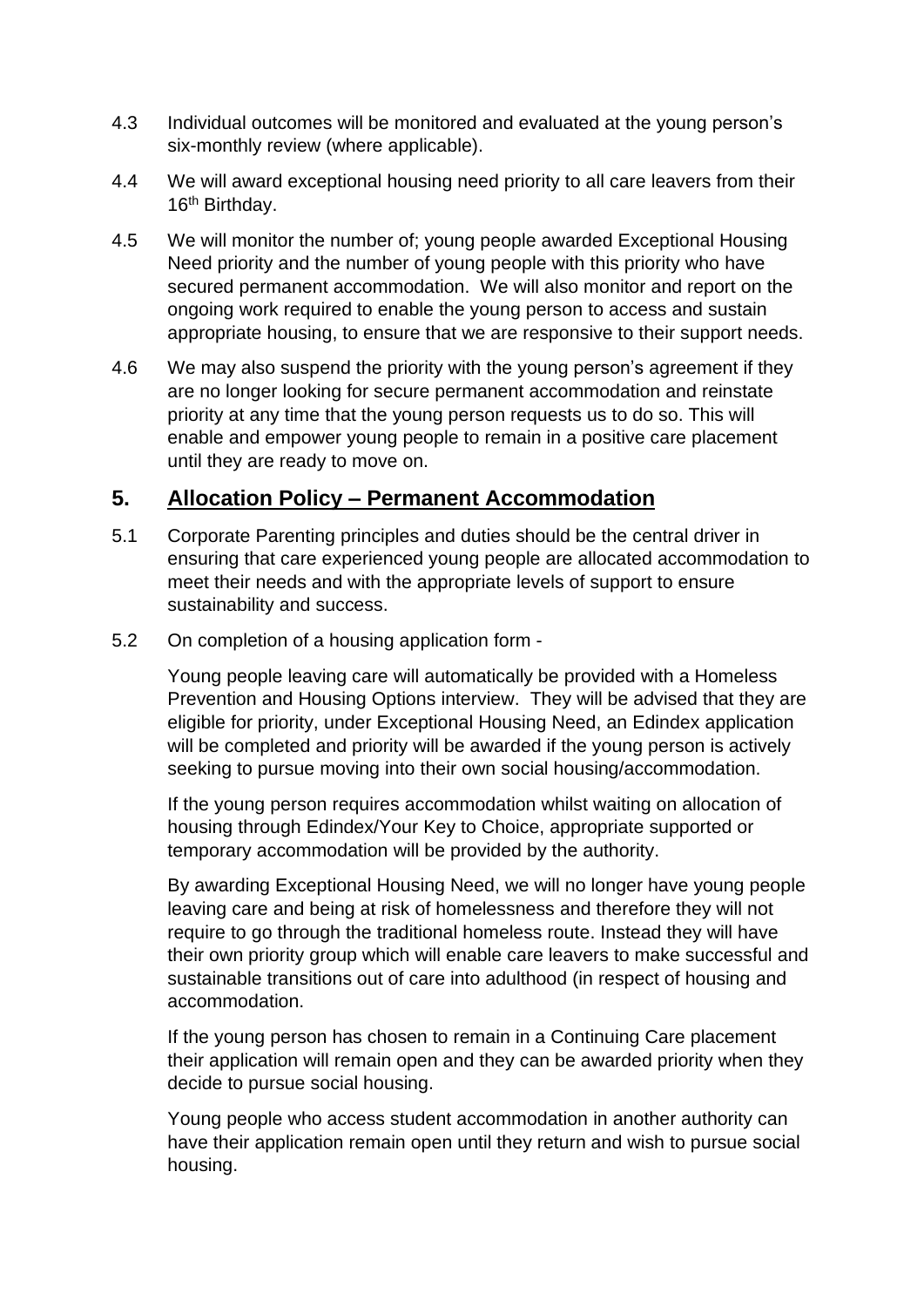- 5.3 Exceptional Housing Need status does not mean that the young person will be offered the next available property, but their application will be awarded additional priority that will then give reasonable preference to bid for accommodation through Edindex/Your Key To Choice.
- 5.4 Exceptional Housing Need will generally be allocated with the agreement of the young person and priority will increase due to the length of time the priority has been awarded.
- 5.5 If a young person requires accommodation whilst waiting allocation through Edindex/Your Key to Choice, consideration should be given to the type of accommodation that would best meet the young person's needs e.g. temporary, shared, or supported. The young person should be encouraged and supported to apply to the Through care After care (TcAc) Housing Support Panel.

Exceptional Housing Need will remain in operation until the young person has been appropriately housed in permanent accommodation.

- 5.6 The young person/tenant can access support from TcAc (up to the age of 26) and visiting tenancy support throughout the duration of their tenancy. Should the tenancy end or the tenant apply for a transfer, Exception Housing Need priority will not be applicable for future applications. Support and advice will however continue to be offered in accordance with corporate parenting duties.
- 5.7 Any formal young person assessment/planning will be coordinated by the appropriate department/agency and will include input from relevant partner agencies.
- 5.8 Registered Social Landlords (RSLs) have a statutory duty to assist the local authority in their duty to provide settled accommodation for homeless persons and that includes care leavers, with Exceptional Housing Need priority being awarded.

#### **6. Support**

- 6.1 The young person's plan should detail accommodation needs and the level of support and housing related support that the young person may require to successfully maintain a tenancy. Details should be shared with appropriate persons/department.
- 6.2 If there is evidence that a tenancy is unlikely to be sustained, prompt communication between agencies is essential, a review of the young persons needs should be undertaken and an action plan produced identifying how the young person will be supported through their crisis. Common difficulties in managing a tenancy may be; rent arrears, anti-social behaviour and noise complaints or any other breach of their tenancy. Success of tenancies will be monitored by relevant agencies.
- 6.3 Young people leaving care will have different levels of support needs. These may range from intensive support from a number of agencies, to minimum advice and guidance. Services will respond accordingly.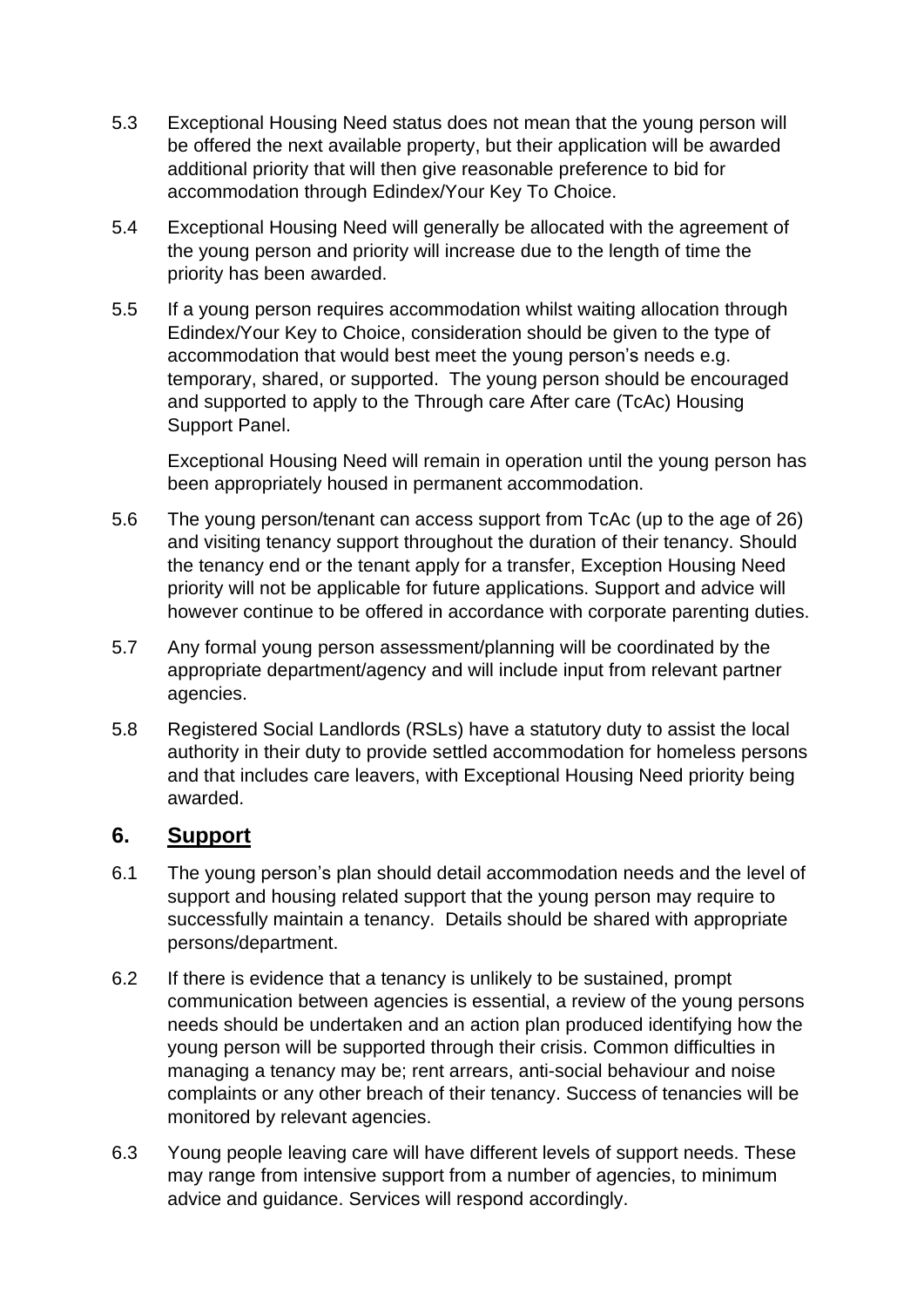# **7. Financial Implications**

- 7.1 Depending on the young person's individual needs consideration will be given to determine who is eligible for rent costs. A financial assessment should be carried out to identify the young person's income source with support offered to maximize their income.
- 7.2 Care leavers who are full-time students will need to complete a financial assessment under Part 10 of the Children and Young People (Scotland) Act 2014. Assessment of eligible needs for care experienced young people up to their 26th birthday should include assistance to maintain and sustain tenancies or other suitable accommodation commensurate with the assessed needs of the young person.

# **8. Dispute Resolution**

- 8.1 Any difference of opinion over areas of responsibility and proposed action should initially be jointly dealt with by the allocated worker in each department. If the issue cannot be resolved at this level the matter should be referred jointly to the Team Leader in the Homelessness Prevention and Housing Options Team and TcAc.
- 8.2 Disagreements over policy and procedures should also be referred jointly in the first instance to the relevant Team Leaders. In the event that the parties cannot reach agreement, the matter will be referred and considered by the Managers of the TcAc, Young Persons Team and the Homelessness Service.

#### **9. Review**

9.1 This protocol will be reviewed at least three yearly and more often if required.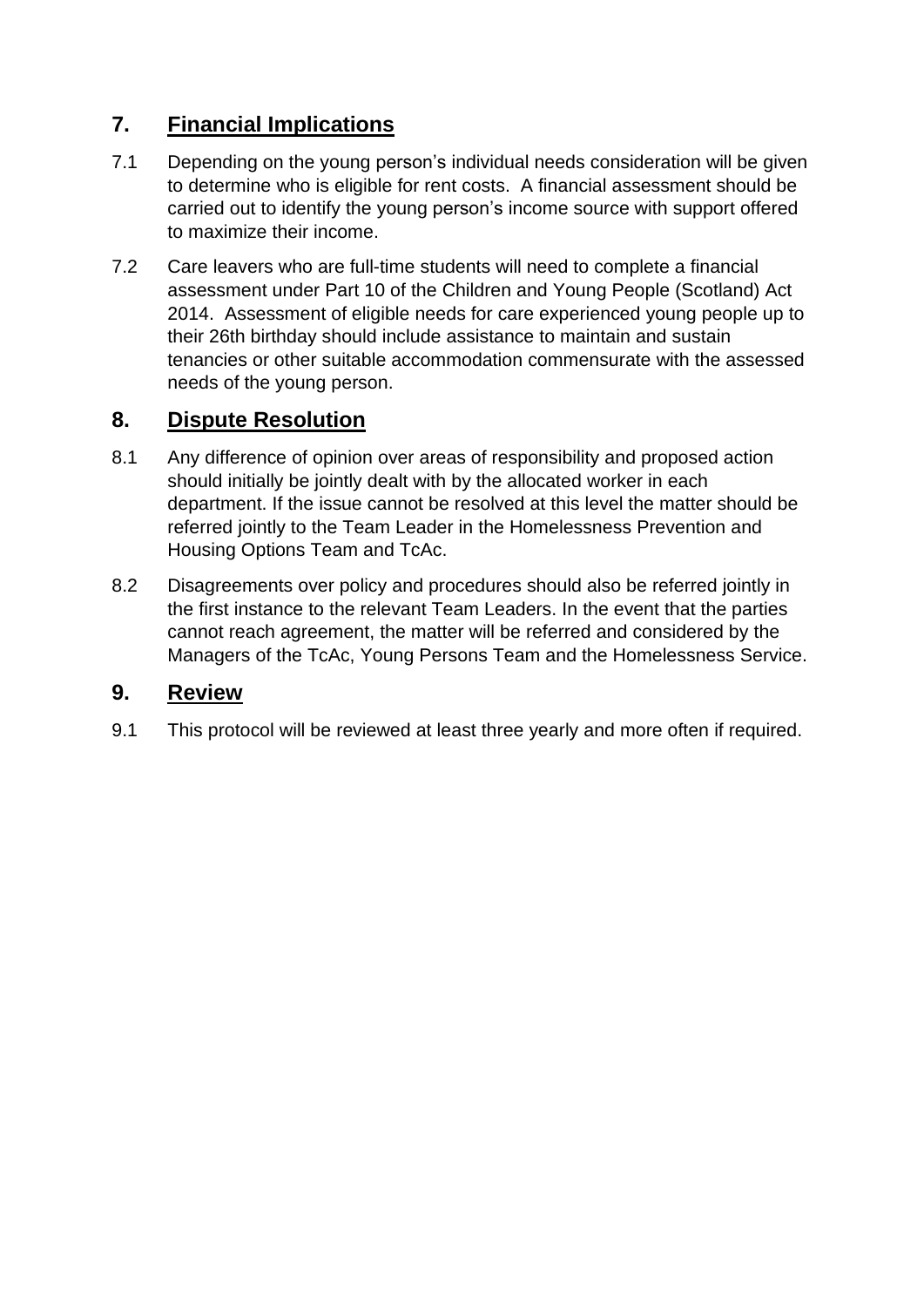# **Appendix 1 - Children and Young People Act 2014**

#### Children and Young People [\(Scotland\)](http://www.legislation.gov.uk/asp/2014/8/contents/enacted) Act 2014

The Children and Young People (Scotland) Act 2014 places new statutory duties and responsibilities on local authorities and other specified corporate parents in regard to Corporate Parenting, Aftercare and Continuing Care.

# **Part 9: Corporate Parenting:**

Corporate parenting responsibilities extend to every child who is looked after by the local authority and every young person under the age of 26 who was on their 16th birthday or at any subsequent time (but is no longer) looked after. This includes children looked after at home or in a range of care settings including disabled children who are looked after during short break provisions.

# **Part 10: Aftercare:**

The Aftercare provisions of the 2014 Act came into force in April 2015. Aftercare is defined in section 29 of the Children (Scotland) Act 1995 (as amended by section 66 of the 2014 Act) and includes advice, guidance and assistance. This can include (but is not restricted to) helping a young person to secure accommodation, education and employment opportunities and financial support. The 2014 Act extends eligibility to aftercare services to care leavers aged 21 to 25 years.

# **Part 11: Continuing Care:**

Continuing Care was introduced by the 2014 Act and creates a duty on local authorities to provide care leavers whose final placement was away from home to continue the kinds of supports they have received. The purpose of this provision is to provide young people with a more gradual transition to adult life consistent with the experience of young people who have not been looked after.